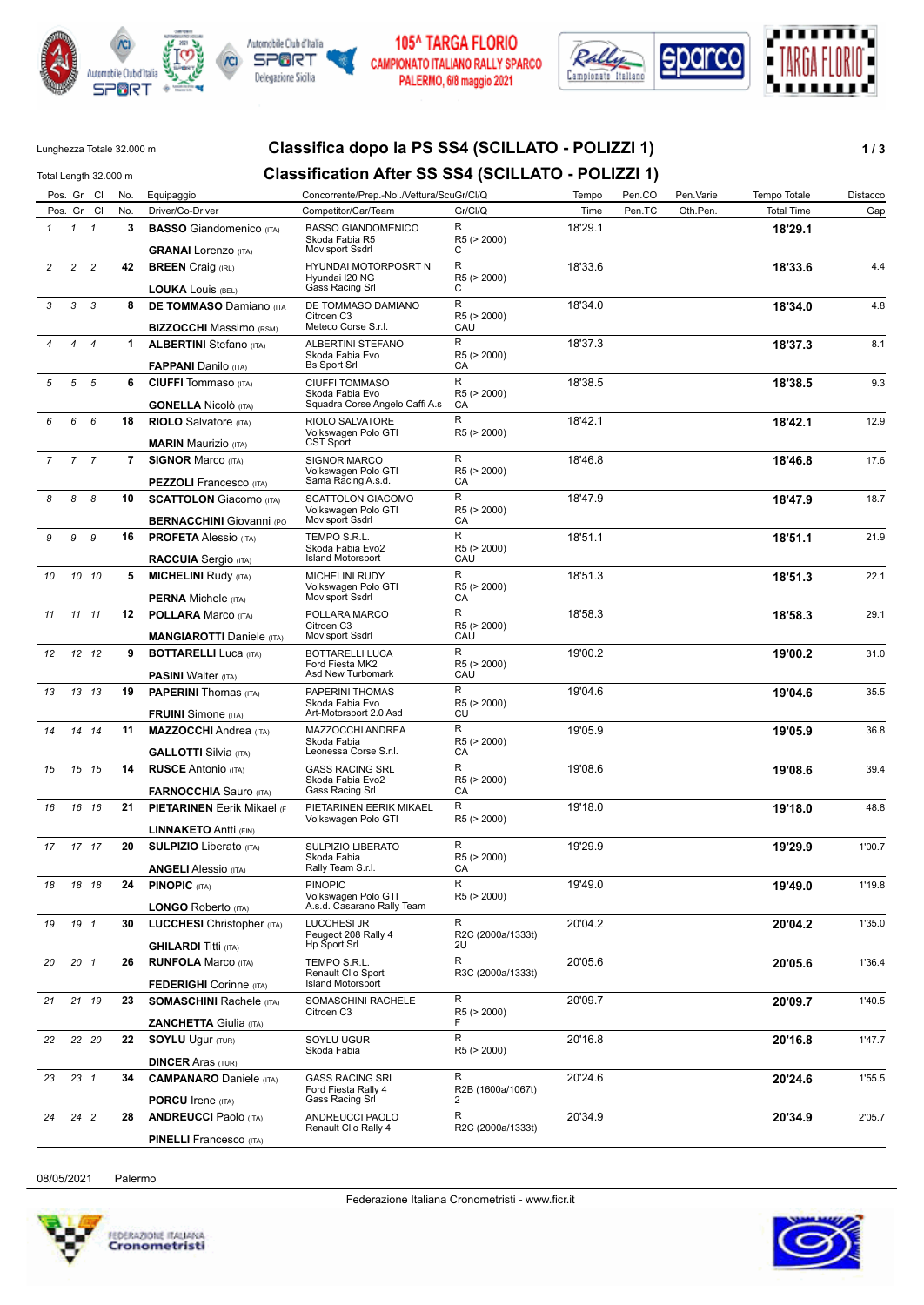







# Lunghezza Totale 32.000 m **Classifica dopo la PS SS4 (SCILLATO - POLIZZI 1) 2 / 3**

# Total Length 32.000 m **Classification After SS SS4 (SCILLATO - POLIZZI 1)**

|    | Pos. Gr Cl      |                | No. | Equipaggio                                                       | Concorrente/Prep.-Nol./Vettura/ScuGr/Cl/Q                                         |                                       | Tempo   | Pen.CO | Pen.Varie | Tempo Totale      | Distacco |
|----|-----------------|----------------|-----|------------------------------------------------------------------|-----------------------------------------------------------------------------------|---------------------------------------|---------|--------|-----------|-------------------|----------|
|    | Pos. Gr Cl      |                | No. | Driver/Co-Driver                                                 | Competitor/Car/Team                                                               | Gr/Cl/Q                               | Time    | Pen.TC | Oth.Pen.  | <b>Total Time</b> | Gap      |
| 25 | 25 2            |                | 36  | <b>RIOLO</b> Ernesto (ITA)                                       | <b>RIOLO ERNESTO</b><br>Peugeot 208                                               | $\mathsf{R}$<br>R2B (1600a/1067t)     | 20'37.9 |        |           | 20'37.9           | 2'08.7   |
|    |                 |                |     | <b>FLORIS Alessandro (ITA)</b>                                   | CST Sport                                                                         |                                       |         |        |           |                   |          |
| 26 | 26 2            |                | 27  | <b>VARA Filippo</b> (ITA)<br><b>RIZZO</b> Ernesto (ITA)          | <b>VARA FILIPPO</b><br>Renault Clio Sport<br>Scuderia Ateneo Motorsport Asd       | R<br>R3C (2000a/1333t)                | 20'38.1 |        |           | 20'38.1           | 2'08.9   |
| 27 | 27 <sub>3</sub> |                | 31  | <b>SANTINI Federico</b> (ITA)                                    | SANTINI FEDERICO                                                                  | R                                     | 20'44.4 |        |           | 20'44.4           | 2'15.2   |
|    |                 |                |     | <b>ROMEI</b> Gabriele (ITA)                                      | Peugeot 208 Rally 4                                                               | R2C (2000a/1333t)<br>2                |         |        |           |                   |          |
| 28 | 28 1            |                | 51  | <b>NICELLI</b> Davide (ITA)                                      | NICELLI DAVIDE                                                                    | R                                     | 20'47.6 |        |           | 20'47.6           | 2'18.4   |
|    |                 |                |     | <b>PIERI</b> Tiziano (ITA)                                       | Renault Clio RS Line<br>Sport & Comunicazione S.r.l.                              | R1 (1600a/1333t)<br>R                 |         |        |           |                   |          |
| 29 | 29 2            |                | 49  | <b>LANZALACO Giovanni Marc</b><br><b>MARCHICA</b> Antonio (ITA)  | LANZALACO GIOVANNI MARC<br>Renault Clio RS Line<br>Scuderia Ateneo Motorsport Asd | R<br>R1 (1600a/1333t)<br>UR           | 20'48.0 |        |           | 20'48.0           | 2'18.8   |
| 30 | 30 <sub>3</sub> |                | 50  | <b>ZANIN Mattia (ITA)</b><br><b>CARGNELUTTI Paolo (ITA)</b>      | ZANIN MATTIA<br><b>Renault Clio RS Line</b><br>Vimotorsport A.s.d.                | R<br>R1 (1600a/1333t)<br>UR           | 20'55.7 |        |           | 20'55.7           | 2'26.5   |
| 31 | 313             |                | 33  | <b>FARINA</b> Fabio (ITA)                                        | <b>FARINA FABIO</b>                                                               | R                                     | 21'02.4 |        |           | 21'02.4           | 2'33.2   |
|    |                 |                |     | <b>ZANNI</b> Gabriele (ITA)                                      | Peugeot 208<br>Pintarally Motorsport A.s.d.                                       | R2B (1600a/1067t)<br>2U               |         |        |           |                   |          |
| 32 | $32 \quad 1$    |                | 25  | <b>PAIRE</b> Ivan (ITA)                                          | PAIRE IVAN<br>Renault Clio RS                                                     | $\mathsf{R}$<br>R3T (1620 t)          | 21'02.6 |        |           | 21'02.6           | 2'33.4   |
|    |                 |                |     | <b>POLLICINO Marco (ITA)</b>                                     | Winners Rally Team Srl                                                            | 2                                     |         |        |           |                   |          |
| 33 | 334             |                | 32  | <b>CAZZARO</b> Nicola (ITA)                                      | CAZZARO NICOLA<br>Peugeot 208 Rally 4<br>Scuderia Palladio S.S.D.                 | R<br>R2C (2000a/1333t)<br>2           | 21'18.1 |        |           | 21'18.1           | 2'48.9   |
|    |                 |                |     | <b>BRUNAPORTO Giovanni (ITA</b>                                  | <b>FICHERA GIORGIO</b>                                                            | RA5NH                                 | 21'41.9 |        |           |                   | 3'12.7   |
| 34 | $\mathcal{I}$   | $\mathbf{1}$   | 44  | <b>FICHERA</b> Giorgio (ITA)<br><b>MAZZOCCHI</b> Alessandro (ITA | Suzuki Swift Sport Hybrid<br>Meteco Corse S.r.l.                                  | RA5H (1600a/1400t)<br>6               |         |        |           | 21'41.9           |          |
| 35 | $1 \quad 1$     |                | 43  | <b>GOLDONI</b> Simone (ITA)                                      | <b>GOLDONI SIMONE</b>                                                             | R <sub>1</sub> NAZ                    | 21'44.5 |        |           | 21'44.5           | 3'15.3   |
|    |                 |                |     |                                                                  | Suzuki Swift Sport Hybrid                                                         | RA5H (1600a/1400t)                    |         |        |           |                   |          |
| 36 | 34 4            |                | 35  | <b>MACORI</b> Eric (ITA)                                         | <b>GASS RACING SRL</b>                                                            | 6<br>R                                | 21'45.6 |        |           |                   | 3'16.4   |
|    |                 |                |     | <b>LOVATI</b> Franceso (ITA)                                     | Ford Fiesta                                                                       | R2B (1600a/1067t)                     |         |        |           | 21'45.6           |          |
|    |                 |                |     | <b>CIUCCI</b> Giacomo (ITA)                                      | Gass Racing Srl                                                                   | 2U                                    |         |        |           |                   |          |
| 37 | 35 4            |                | 55  | <b>CERIALI</b> Matteo (ITA)<br><b>FERRARIS Luca (ITA)</b>        | <b>CERIALI MATTEO</b><br><b>Ford Fiesta</b><br>Biella Motor Team Squadra Cors     | $\mathsf{R}$<br>R1 (1600a/1333t)<br>U | 21'51.3 |        |           | 21'51.3           | 3'22.1   |
| 38 | 36 5            |                | 54  | LA FERLA Delfino Maria (ITA)                                     | LA FERLA DELFINO MARIA                                                            | R                                     | 21'53.9 |        |           | 21'53.9           | 3'24.8   |
|    |                 |                |     | <b>ALIBERTO Luigi (ITA)</b>                                      | <b>Renault Clio RS Line</b><br>Team Automobilistico Phoenix                       | R2C (2000a/1333t)                     |         |        |           |                   |          |
| 39 | $\mathbf{2}$    | $\overline{c}$ | 46  | <b>IANI</b> Igor (ITA)                                           | <b>IANI IGOR</b><br>Suzuki Swift Sport Hybrid                                     | RA5NH<br>RA5H (1600a/1400t)           | 21'58.4 |        |           | 21'58.4           | 3'29.2   |
|    |                 |                |     | <b>PULIANI</b> Nicola (ITA)                                      | Asd New Turbomark                                                                 | 6U                                    |         |        |           |                   |          |
| 40 | 3               | 3              | 45  | <b>POGGIO</b> Fabio (ITA)<br><b>BRIANO</b> Valentina (ITA)       | POGGIO FABIO<br>Suzuki Swift Sport Hybrid                                         | RA5NH<br>RA5H (1600a/1400t)<br>6      | 22'24.5 |        |           | 22'24.5           | 3'55.3   |
| 41 | 4               | $\mathbf{1}$   | 57  | <b>FORNERIS Alessandro (ITA)</b>                                 | FORNERIS ALESSANDRO                                                               | RA5NH                                 | 22'49.2 |        |           | 22'49.2           | 4'20.0   |
|    |                 |                |     | <b>CAVAGNETTO Luigi (ITA)</b>                                    | Suzuki Swift Sport<br>Meteco Corse S.r.l.                                         | RA5N (1600a/1400t)<br>U6              |         |        |           |                   |          |
| 42 | $1 \quad 1$     |                | 58  | <b>COMINELLI Ivan (CHE)</b><br><b>CRIVELLARO</b> Roberto (ITA)   | <b>COMINELLI IVAN</b><br>Suzuky Swift 1.0<br>Mediaprom Racing S.s.d. A R.I.       | RS<br>RSTB10P (1000)<br>6             | 23'06.5 |        |           | 23'06.5           | 4'37.3   |
| 43 | $\overline{2}$  | $\overline{c}$ | 59  | <b>MANTOET</b> Cristian (ITA)                                    | MANTOET CRISTIAN                                                                  | <b>RS</b>                             | 23'16.8 |        |           | 23'16.8           | 4'47.7   |
|    |                 |                |     | <b>SIMIONI</b> Roberto (ITA)                                     | Suzuki Swift 1.0 Boosterjet<br>A.S.D. Millennium Sport Promot                     | RSTB10P (1000)<br>6                   |         |        |           |                   |          |
| 44 | 5               | $\overline{c}$ | 56  | <b>DENARO</b> Sergio (ITA)                                       | <b>DENARO SERGIO</b>                                                              | RA5NH                                 | 23'17.7 |        |           | 23'17.7           | 4'48.5   |
|    |                 |                |     | <b>DE PAOLI</b> Beatrice (ITA)                                   | Suzuki Swift Sport<br>A.S.D. Alma Racing                                          | RA5N (1600a/1400t)<br>6               |         |        |           |                   |          |
| 45 | $\mathbf{3}$    | 3              | 71  | <b>SOLIANI Marco (ITA)</b><br><b>SPEZZANI</b> Alessio (ITA)      | SOLIANI MARCO<br>Suzuki Swift 1.0 Boosterjet<br>A.S.D. G.R. Motorsport            | <b>RS</b><br>RSTB10P (1000)<br>6      | 23'24.8 |        |           | 23'24.8           | 4'55.6   |
| 46 | $\overline{4}$  | $\overline{1}$ | 75  | <b>VIRRUSO</b> Andrea (ITA)                                      | VIRRUSO ANDREA                                                                    | <b>RS</b>                             | 23'32.0 |        |           | 23'32.0           | 5'02.9   |
|    |                 |                |     | <b>GUIDARA Nicola (ITA)</b>                                      | Fiat Grande Punto 1.9 D                                                           | RSD20 (2000)                          |         |        |           |                   |          |
| 47 | 5               | $\overline{4}$ | 70  | <b>SCHILEO Nicola (ITA)</b>                                      | SCHILEO NICOLA                                                                    | <b>RS</b>                             | 23'49.8 |        |           | 23'49.8           | 5'20.6   |
|    |                 |                |     | <b>GARELLA Flavio (ITA)</b>                                      | Suzuki Swift 1.0 Boosterjet<br>Winners Rally Team Srl                             | RSTB10P (1000)<br>6                   |         |        |           |                   |          |
| 48 | 37 <sub>5</sub> |                | 37  | <b>ANSORGE Walter Rudolf (ITA</b>                                | ANSORGE WALTER RUDOLF                                                             | R                                     | 24'23.2 |        |           | 24'23.2           | 5'54.1   |
|    |                 |                |     | <b>SINATRA IVAN (ITA)</b>                                        | Peugeot 208<br>CST Sport                                                          | R2B (1600a/1067t)                     |         |        |           |                   |          |
|    |                 |                |     |                                                                  |                                                                                   |                                       |         |        |           |                   |          |

08/05/2021 Palermo